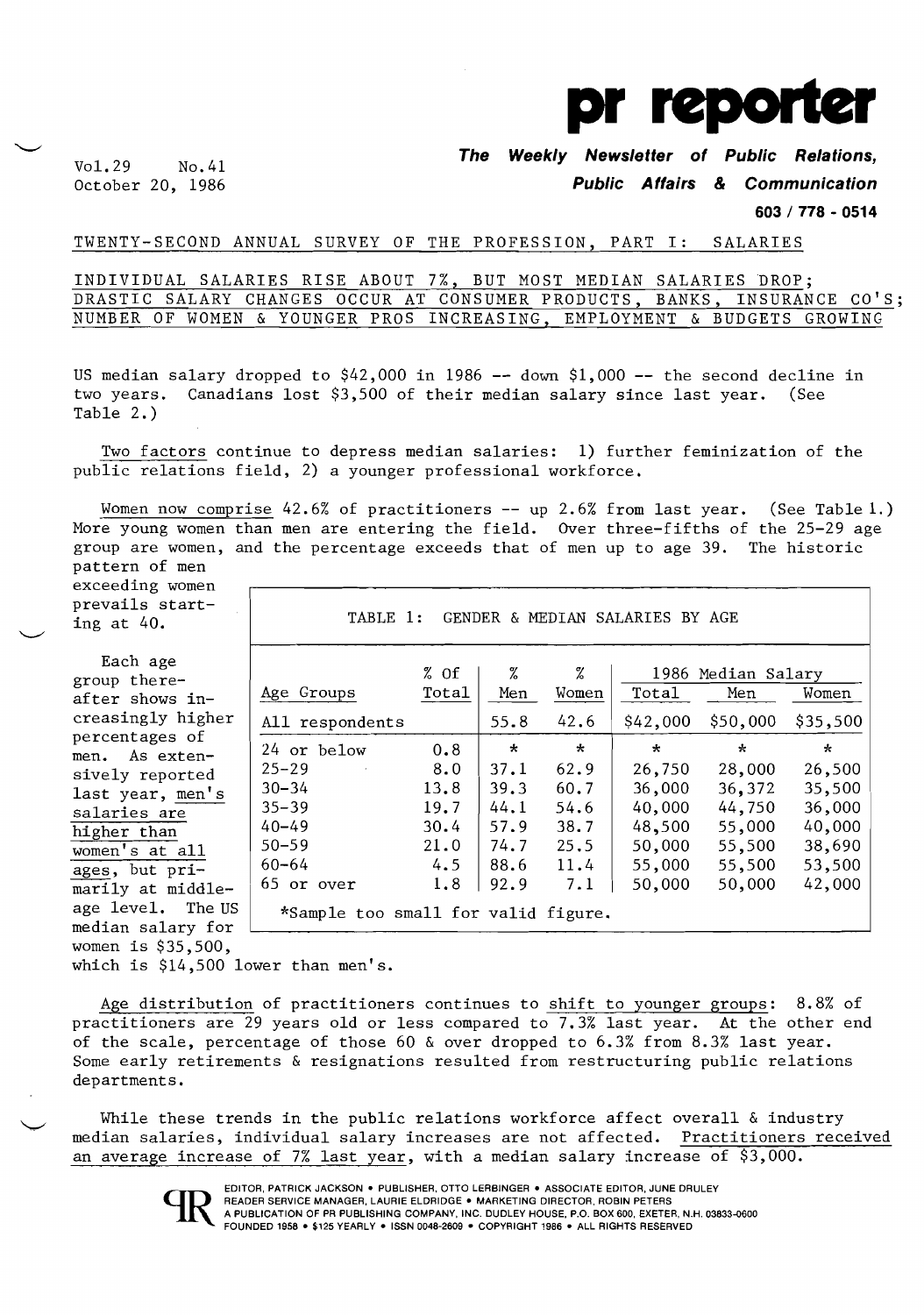| Type of Organization              | 1986   | Median Salary<br>1985 | 1986<br>Salary Range | Median<br>Salary<br>Increase* |
|-----------------------------------|--------|-----------------------|----------------------|-------------------------------|
| All US Organizations              |        | $$42,000$ $$43,000$   | $$14,000 - 400,000$  | \$3,000                       |
| All Canadian Organizations        | 44,500 | 48,000                | $18,000 - 200,000$   | 2,500                         |
| PR Firms                          | 50,000 | 53,000                | $14,000 - 200,000$   | 10,000                        |
| Advertising Agencies              | 40,000 |                       | $19,000 - 72,000$    | 4,000                         |
| Advertising Agencies (PR Section) | 40,500 | 42,125                | $16,200 - 85,000$    | 2,500                         |
| Other Consulting                  | 42,000 | **                    | $18,000 - 400,000$   | 2,000                         |
| <b>Banks</b>                      | 44,000 | 35,000                | $16,000 - 72,000$    | 7,000                         |
| Insurance Companies               | 46,500 | 36,050                | $33,000 - 115,000$   | 1,000                         |
| Other Financial Service Org'ns    | 47,000 | **                    | $21,600 - 65,000$    | 3,000                         |
| Consumer Product Companies        | 41,500 | 59,100                | $17,600 - 145,000$   | 5,500                         |
| Industrials                       | 53,250 | 54,000                | $26,000 - 130,000$   | 3,250                         |
| Conglomerates                     | 46,850 | 56,300                | $32,000 - 73,000$    | 2,850                         |
| Transportation                    | 53,500 | **                    | $38,000 - 68,000$    | 4,500                         |
| Utilities                         | 54,250 | 49,500                | $23,600 -$<br>93,000 | 5,250                         |
| Hospitals                         | 38,000 | 42,100                | $15,000 - 150,000$   | 3,000                         |
| Educational                       | 33,680 | 35,000                | $17,000 -$<br>77,700 | 2,180                         |
| Trade/Professional Ass'ns         | 40,000 | 40,100                | $20,000 -$<br>70,000 | 3,000                         |
| Other Nonprofits                  | 30,510 | 31,650                | $14,560 -$<br>82,000 | 2,510                         |
| Federal                           | 41,000 | 50,000                | $32,000 -$<br>58,000 | 3,000                         |
| Government:<br>State              | 30,000 | 36,400                | $22,890 -$<br>50,200 | 2,000                         |
| Local                             | 38,805 | 35,700                | $26,000 -$<br>50,500 | 3,305                         |

Notes:  $1)$  Salaries are tabulated from 780 valid questionnaires.  $\frac{2}{\sqrt{2}}$  "Median Sal- $\overline{\text{ary}''}$  and "Median Increase" is the point on the scale at which  $-\frac{1}{2}$  correspondingly below<sup>4</sup> which -- 50% of the respondents fall. 3) Salaries by type of organization include US salaries only.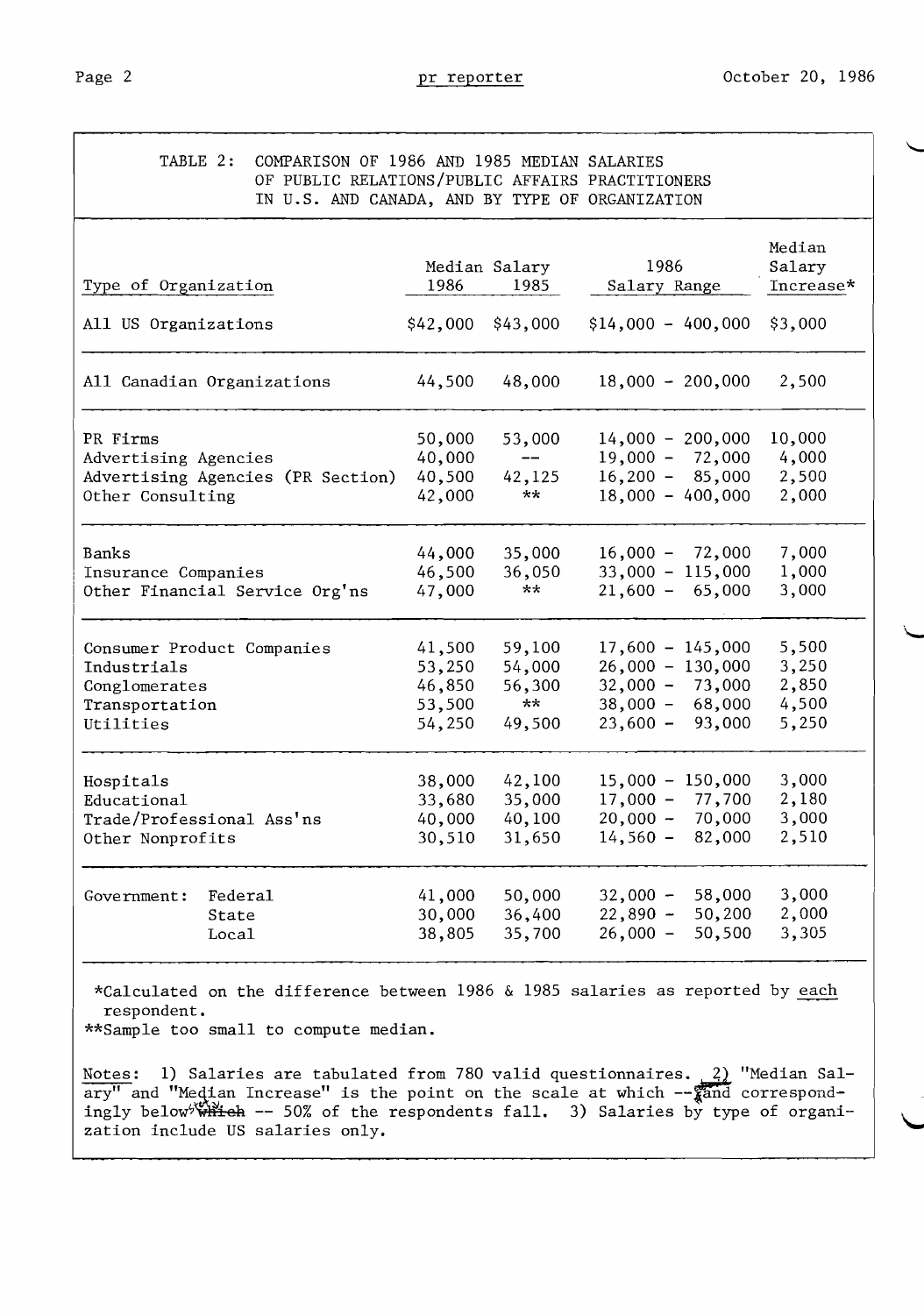INDUSTRY GROUPS EXPERIENCE Drastic changes have occurred in the median salary<br>MAJOR SHIFTS IN MEDIAN SALARIES levels of several industries and in their relative levels of several industries and in their relative standing:

Consumer product companies registered a whopping \$17,600 drop in median salary, despite a higher than average median increase of \$4,400 in individual salaries. The huge drop is partly explained by the age & sex composition of consumer affairs professionals in this grouping: 1) they represent the highest percentage of women among

non-financial business organizations, 2) they constitute the youngest workforce **--** 62.9% are below 40. (See Table 3.)

Other reasons also account for their low median salary. 3) Consumer product companies are "leaner and meaner." They've undergone a "significant reorganization," including staff reductions. In one respondent's company, three pros were lost. In another, the staff was reduced by 75%. 4) Reduced fear of consumer legislation and consumerist activity accounts for the general lower priority given to consumer affairs.

Insurance, banks and other financial service organizations are narrowing the salary gap between themselves and other business organizations. The insurance industry median rose the most: \$10,450. This increase helped it recover from the abnormally low median of \$36,050 last year, placing it more in line with the 1984 median of \$43,000. Insurance com-

| TABLE 3:<br>INDUSTRY DIFFERENCES IN<br>EMPLOYMENT OF YOUNG PRACTITIONERS                                                                                                                                                                                |                                                                                                      |
|---------------------------------------------------------------------------------------------------------------------------------------------------------------------------------------------------------------------------------------------------------|------------------------------------------------------------------------------------------------------|
| Industry Group                                                                                                                                                                                                                                          | % Practitioners<br>Age 39 or Less                                                                    |
| Consumer Product Cos.<br>Hospitals<br>Ad Agencies (PR Section)<br>Other Nonprofits<br>Local Government<br>Trade or Professional Ass'ns<br>Other Financial Svc Org'ns<br>Banks<br>Ad Agencies<br>Transportation<br>Insurance<br>Utilities<br>Industrials | 62.9<br>56.3<br>55.5<br>51.6<br>50.0<br>49.0<br>46.2<br>45.8<br>45.5<br>42.9<br>40.0<br>37.5<br>36.6 |
| PR Firms<br>Educational<br>State Government<br>Conglomerates<br>Federal Government<br>Other Consulting                                                                                                                                                  | 35.7<br>31.9<br>27.6<br>25.0<br>17.7<br>14.2                                                         |

panies are hiring more expensive marketing-oriented practitioners predisposed to aggressive & competitive policies rather than, as one practitioner states, being "a media servicing" group. The public affairs function also continues to be strengthened here.

For the first time, utilities register the largest median salary of all industry groups **--** \$54,250.

Altho public relations firms' median salary fell to \$50,000 from last year's \$53,000, individual salary increases were the highest of all industry groups: \$10,000. Competition for qualified personnel in the face of increasing demand for consulting services largely accounts for this improvement. A growing number of corporate departments are transferring work to firms. Senior people, who are relatively high earners, predominate in this group **--** 64.3% are 40 years old or more, about the same percentage as last year.

Nonprofits continue to rank lowest in median salaries. The rise in hospitals' median salary peaked last year at \$42,100, dropped to \$38,000 this year. Range widened, however, with the highest salary at \$150,000. Individual salaries rose by a median of \$3,000, same as the national average.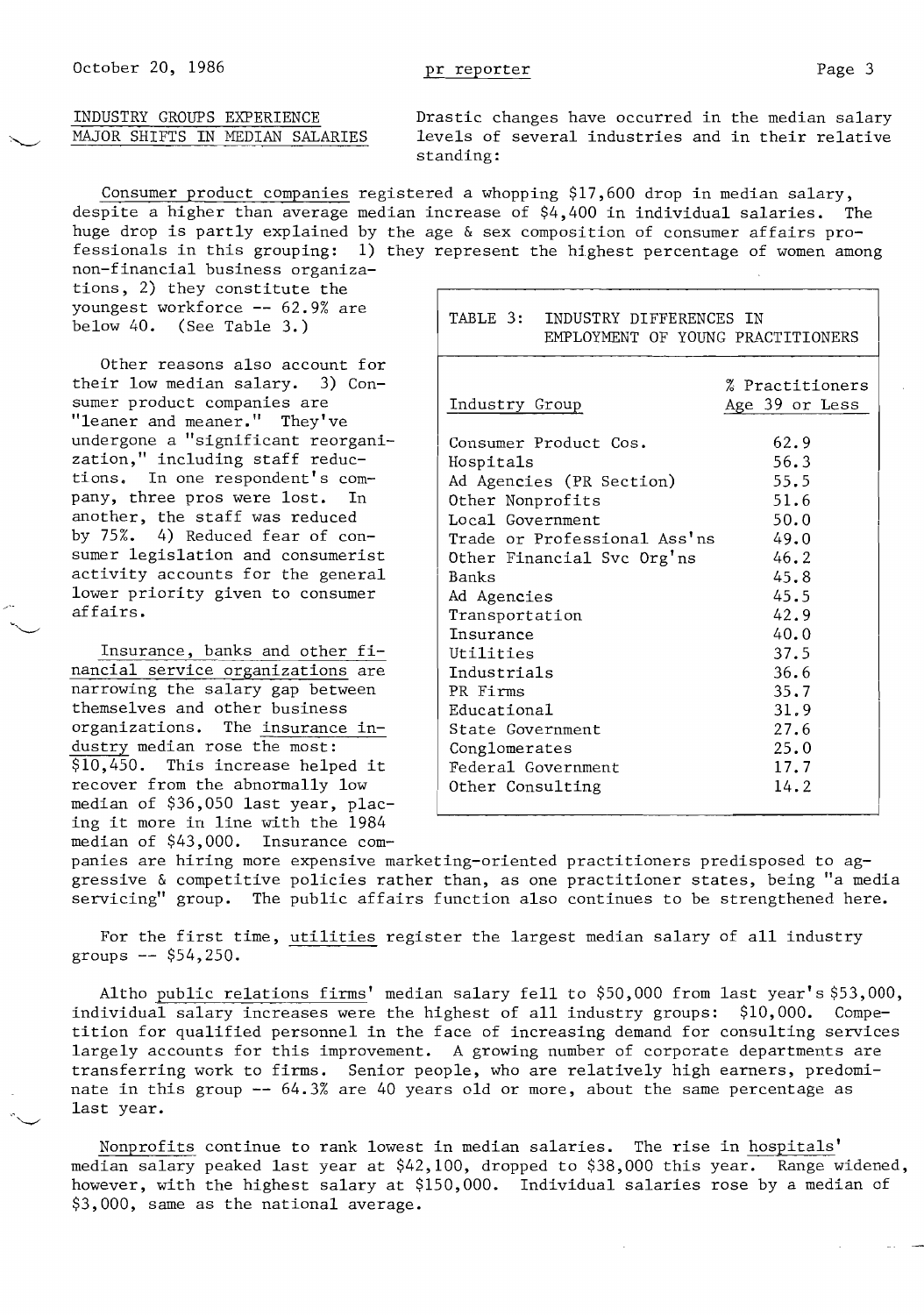Among government practitioners, federal level continues to have the highest median, \$41,000 -- tho it's \$9,000 lower than last year. State level median is lowest, \$30,000. Local median rose to \$38,805 from \$35,700 last year.

HIRING & BUDGETS: Employment of OPTIMISTIC TRENDS pr pros continues to increase but at a slower pace than last year. Those respondents reporting "more" hiring (25.3%) exceed those reporting "less" hiring  $(11.6%)$ . (See Table 4.) Greater stability in employment is evident in the high percentage who report the situation as "about same" - 63.1% this year vs. 55.7% last year.

| TABLE 4:        | CHANGES SINCE LAST YEAR IN<br>BUDGETS & NUMBER OF PROFESSIONALS |       |                             |               |
|-----------------|-----------------------------------------------------------------|-------|-----------------------------|---------------|
|                 |                                                                 | More  | Less                        | About<br>Same |
| Total PR Budget | No. of Professionals                                            | 25.3% | $11.6\%$ 63.1%<br>52.3 15.0 | 32.7          |

Budgets are increasing faster than employment, as shown by the 52.3% reporting budgets that are "greater" vs. only 15% reporting "less" and 32.7% reporting "same."

STATUS OF PUBLIC RELATIONS By measuring 1) percentage of practitioners who are<br>HOLDING STEADY officers and 2) use of public relations as the preofficers and 2) use of public relations as the pre-

ferred departmental designation, the secure status<br>of public relations is apparent. 20% of top level practitioners have a vice pres 20% of top level practitioners have a vice presidential rank, about

the same as last year. (See Table 5.) Most practitioners, however, (45%) carry the title of director or manager, a slight increase over last year.

Public relations is the name used by 40.7% of respondents as their departmental<br>designation. (See designation. Table 6.) Communications is the second most preferred (29.1%). Public affairs the third (12.3%).

## GENDER & AGE STATS Hospi-

tals & "other financial service org'ns" are most receptive to employing women, followed by "other nonprofits." Men continue to dominate non-financial business org'ns as well as federal gov't, pr firms & ad agencies. (See Table 7.)

| MEDIAN SALARY OF PRACTITIONERS BY TITLE<br>TABLE 5:                                                          |                                           |                                              |                                              |                                                            |  |
|--------------------------------------------------------------------------------------------------------------|-------------------------------------------|----------------------------------------------|----------------------------------------------|------------------------------------------------------------|--|
| Within Each Title                                                                                            |                                           |                                              |                                              |                                                            |  |
|                                                                                                              | % of A11                                  |                                              |                                              | Median                                                     |  |
| Title/Leve1                                                                                                  | Titles                                    | % Men                                        | % Women                                      | Salary                                                     |  |
| Pres (of Counseling Firm)<br>Exec or Sr VP<br>VP<br>2nd or Ass't VP<br>Director or Mgr<br>Head of Section    | 12.8<br>4.0<br>10.6<br>4.1<br>45.1<br>7.9 | 63.0<br>74.2<br>65.1<br>53.1<br>53.4<br>59.7 | 36.0<br>22.6<br>31.3<br>46.9<br>44.9<br>38.7 | \$54,000<br>65,000<br>60,000<br>45,000<br>42,900<br>36,000 |  |
| Top PR/PA Position on Divi-<br>sional, Regional or Plant<br>Leve1<br>Account Exec<br>Professional Specialist | 2.9<br>5.5<br>4.1                         | 60.9<br>46.5<br>21.9                         | 39.1<br>51.2<br>78.1                         | 37,800<br>31,000<br>26,000                                 |  |

|                                                      |                      | TABLE 6: NAME OF DEPARTMENT                                        |                   |
|------------------------------------------------------|----------------------|--------------------------------------------------------------------|-------------------|
| Department                                           | %.                   | Department                                                         |                   |
| Public Relations<br>Communications<br>Public Affairs | 41.3<br>28.2<br>13.3 | Marketing/Advertising<br>Public Information<br>Community Relations | 8.3<br>5.8<br>1.4 |

"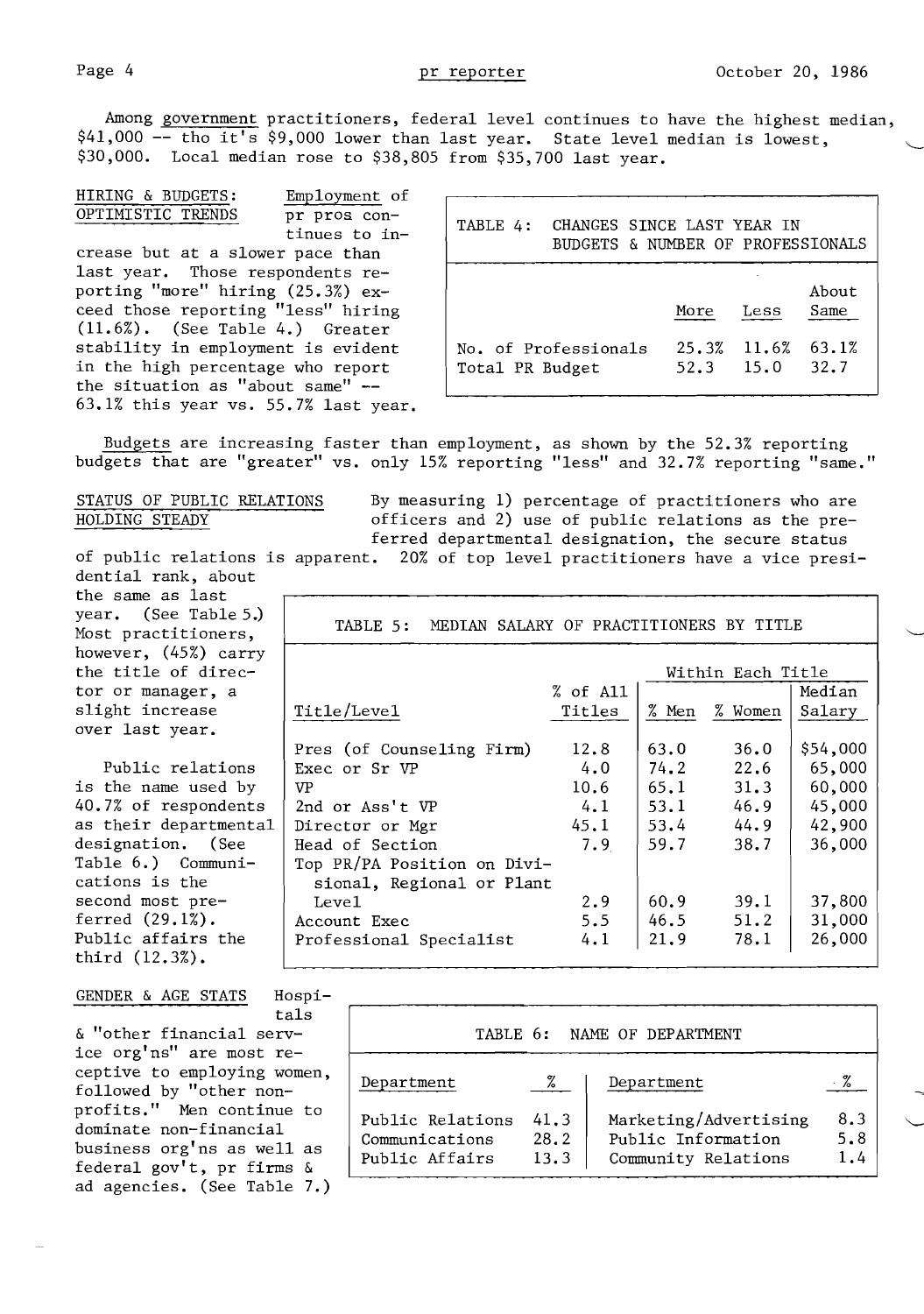| Employing 50% or More Women |      | Employing 60% or More Men |      |
|-----------------------------|------|---------------------------|------|
| Industry Group              | %    | Industry Group            | %    |
| Hospitals                   | 72.9 | Federal Government        | 88.2 |
| Other Financial Svc Org'ns  | 61.5 | Utilities                 | 75.0 |
| Other Nonprofits            | 60.0 | Conglomerates             | 75.0 |
| Consumer Product Companies  | 59.3 | Ad Agencies               | 72.7 |
| Banks                       | 54.2 | <b>Industrials</b>        | 72.0 |
|                             |      | Other Consulting          | 71.4 |
|                             |      | Insurance                 | 70.0 |
|                             |      | PR Firms                  | 60.7 |
|                             |      | Local Government          | 60.0 |

Most practitioners are between 40-49 years of age -- 30.4% fall in this age catagory. The next largest group is in a yet older category, 50-59, with 21%.

As shown in Table 1, salaries increase with age, especially below the age of 49. Rises are lower after age 50. Salaries drop after age 65. Because of the close relationship to age, similar

increases are reflected in salary levels by years in public relations. (See Table 8.)

SALARY LEVELS BY The EDUCATION & REGION majority of prac-<br>titioners hold at least a bachelor's degree, 57.7%. But  $3$  of  $10$  now hold master's degrees and  $3.5%$  hold Ph.Ds. The latter earn the highest median salary,  $$45,800,$ with bachelor degree holders following with  $$43,250.$ 

| s in<br>ee |                | TABLE 8: MEDIAN SALARIES BY YEARS IN PR |          |          |
|------------|----------------|-----------------------------------------|----------|----------|
| The        | Years In PR    | Total                                   | Men      | Women    |
| majority   | 1 year or less | \$27,000                                | $\star$  | \$26,000 |
| of prac-   | $2-3$ years    | 26,500                                  | \$29,900 | 25,000   |
| st a       | $4 - 5$        | 30,000                                  | 32,000   | 28,800   |
| $.7\%$ .   | $6 - 9$        | 35,500                                  | 39,098   | 34,000   |
| master's   | $10 - 14$      | 42,800                                  | 46,000   | 39,500   |
| Ph.Ds.     | $15 - 19$      | 50,000                                  | 55,000   | 44,300   |
| ighest     | $20 - 29$      | 55,000                                  | 60,000   | 50,000   |
| 0,         | $30 - 39$      | 58,250                                  | 58,250   | 35,000   |
| holders    | 40 or more     | 60,000                                  | 60,000   | $\star$  |
| 0.         |                | *Sample too small for valid figure      |          |          |

Education is increasingly becoming the route to pr jobs,

replacing the historic pattern that practitioners are former print journalists. Now about equal numbers report their backgrounds as "student or always worked in pr" as do "Newspaper or wire service." Another significant trend is the increasing number of practitioners who report backgrounds in marketing, advertising or sales. (See Table 11.)

As reported last year, regional gaps are closing. This year it is only \$4,000, with the Northeast at the highest level earning \$44,000 and the South at the lowest, \$40,000. (See Table 10.)